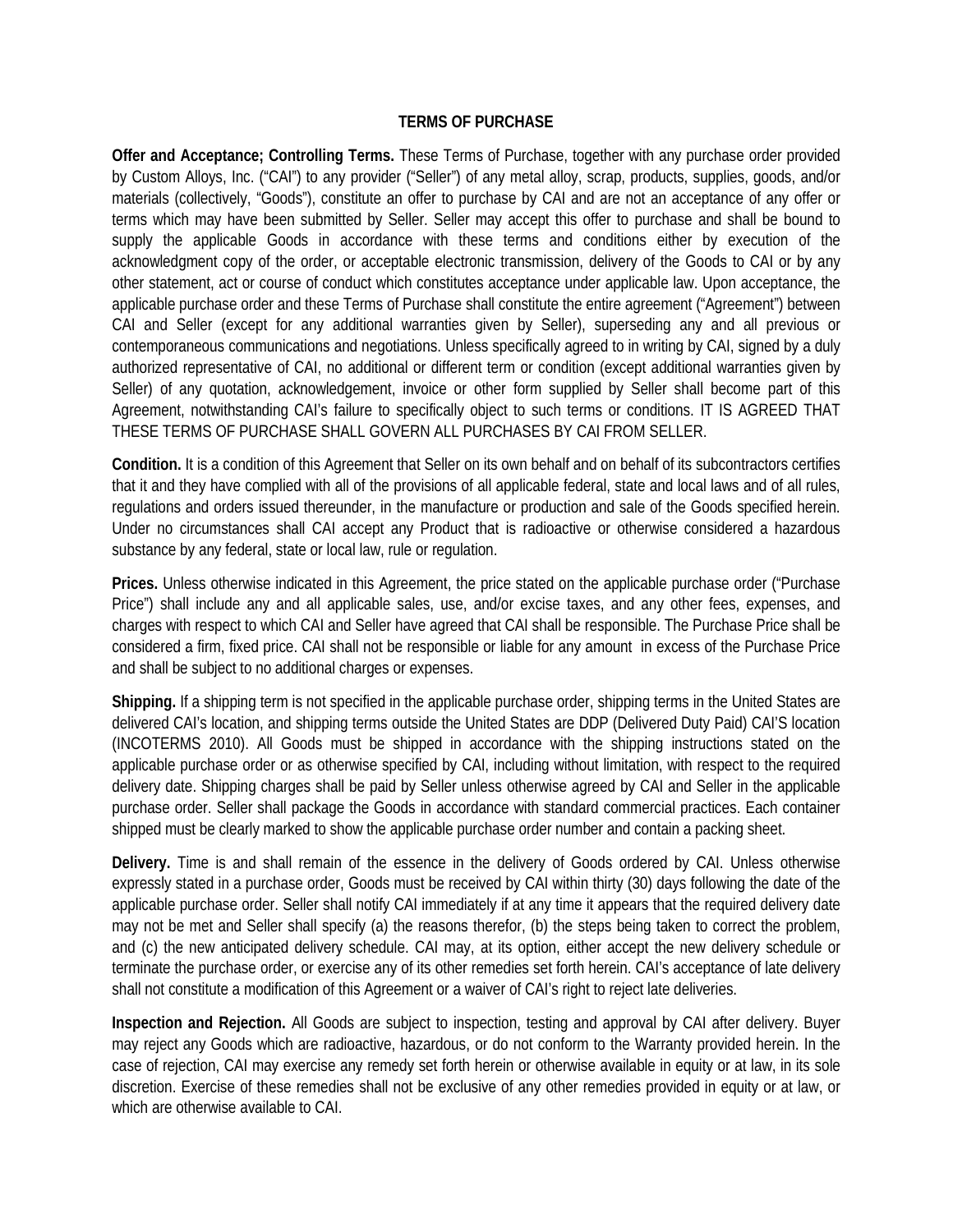**Warranty.** Seller expressly warrants that (i) the Goods to be delivered by Seller will conform to the description set forth in each applicable purchase order, including without limitation, the composition of the Goods set forth therein (and excluding foreign substances in any material), (ii) will be clean, merchantable, of good quality and workmanship and free from radioactivity, hazardous substances, and other defect as determined such by CAI, and (iii) the use of any of the Goods will not infringe on any third party rights, including without limitation, ownership or intellectual property right. Seller represents and warrants that in performing its obligations under any purchase order it will be in compliance with all applicable federal, state and local laws, rules and regulations. These warranties shall survive acceptance and payment, and inure to the benefit of CAI, its successors, assigns and customers.

**Remedies.** In the event of rejection, breach of any Seller's Warranty, non□delivery, partial delivery, or late delivery, CAI may at its option (i) cancel the applicable purchase order without liability therefor, (ii) require Seller to replace the Product, (iii) replace the Product in the open market after due notice and within a reasonable time and recover from Seller the difference between the market price of the Product at the time of replacement and the Purchase Price, and (iv) obtain any other remedy or relief provided by law including, without limitation, the right to a setoff against any amount Seller is due from CAI on any purchase order or otherwise. Deliveries in excess of those authorized by CAI shall be at Seller's risk of loss, may be returned to Seller or disposed of by CAI without incurring any liability to Seller and Seller shall pay CAI for all expenses (including, without limitation, transportation expenses) in connection with such deliveries.

**Indemnity.** Seller shall indemnify, defend, and hold harmless CAI and the consumers of the Goods from and against any and all claims, demands, causes of action, actions, liabilities, losses, damages and expenses, including attorneys' fees (including, without limitation actual, general and special damages for injuries or damage to any person or property) arising out of: (a) a breach of any term or condition of any purchase order by Seller, its employees, agents or representatives, (b) any breach of Seller's representations, warranties, or obligations hereunder, or (c) any wrongful act or omission of Seller, its employees, agents or representatives hereunder.

**Environmental.** Notwithstanding any other warranty or limitation of warranty herein, Seller represents and warrants that the material and Goods transferred, or to be transferred, by Seller to CAI pursuant to any purchase order or this Agreement: (a) is not and does not contain any "hazardous waste" (as that term is defined in any applicable federal and state law, and implementing regulations), (b) does not contain any "hazardous substance" (as that term is defined in any applicable federal and state law, and implementing regulations), and (c) does not contain any substances that would render the material unfit for its intended use. Seller shall indemnify, defend and hold harmless CAI, its officers, directors, employees, customers, agents and their representatives from and against any and all loss, liability, cost and expense (including, without limitation, statutory and common law liability, investigation and remediation costs, court costs, attorneys' and consultants' fees, personal injury and property damage) arising out of or relating to any breach by Seller of this representation and warranty. In addition, if the material and/or Goods are rejected by CAI because of a breach of this representation and warranty, CAI shall have no responsibility for or title to the rejected material. Seller shall have sole responsibility for, and shall ensure, proper management of the material to prevent any release or threat of release to the environment. Unless Seller makes other arrangements, Seller shall return all such rejected material to its point of origin at Seller's expense. If Seller refuses to remove the rejected material, CAI may return it to its point of origin at Seller's expense, or may otherwise manage the material and arrange for its disposal at Seller's expense. Seller agrees to assume any and all liability for such shipment or management, and any and all liability resulting from return or disposal of rejected.

**Events of Default.** Seller shall be deemed to be in default hereunder if it violates any of the terms this Agreement or of any purchase order, if it fails timely to perform any of its obligations, or if it performs or fails to perform any other act, whether pursuant to an agreement or otherwise, which gives CAI reasonable grounds to feel insecure with respect to Seller's future performance under a purchase order or this Agreement. Seller further shall be deemed to be in default hereunder upon the occurrence of any of the following events, or of any other comparable event: